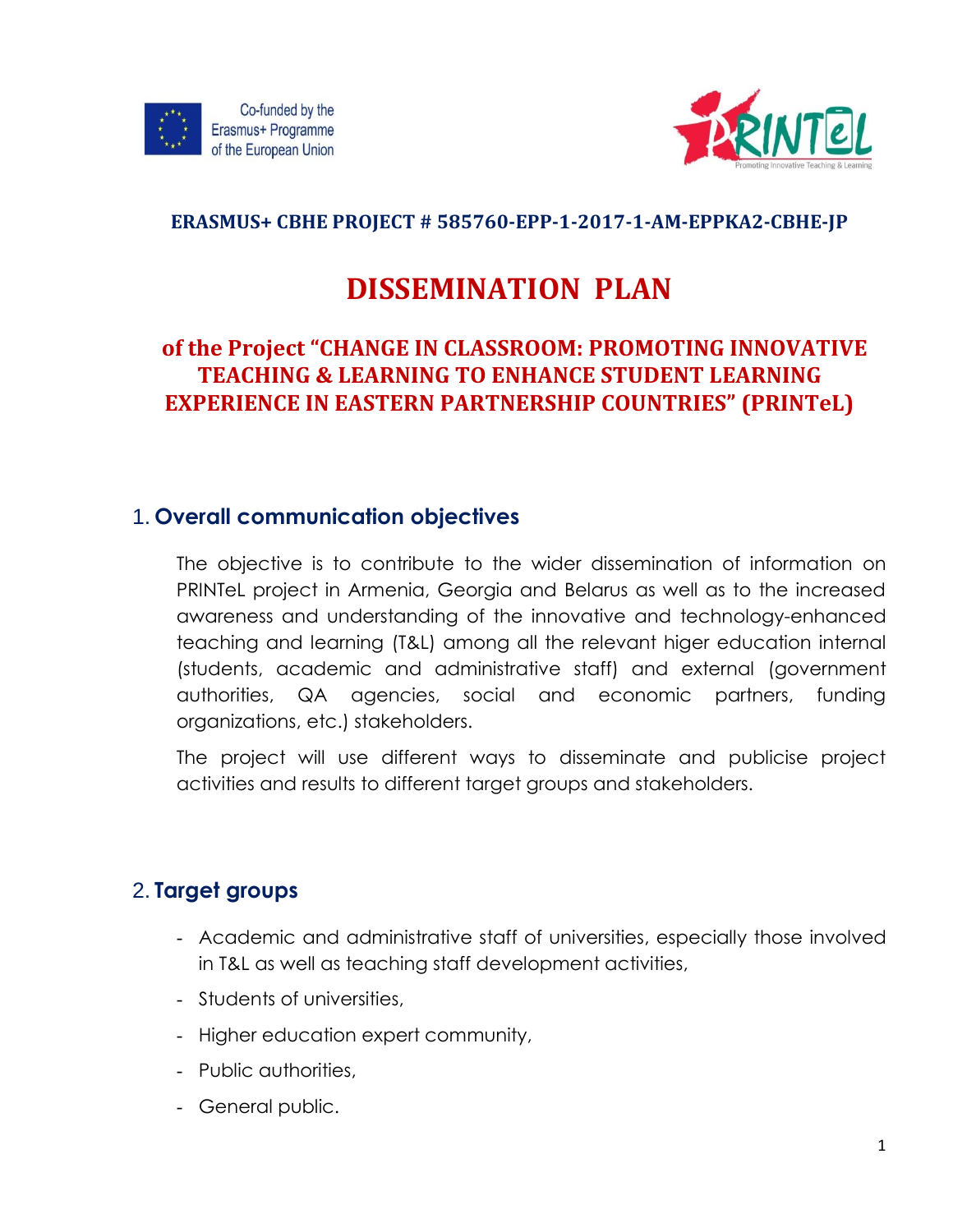# 3. **Specific objectives for each target group, related to the project's objectives**

- $\checkmark$  Ensure that the teaching and administrative staff as well as students of universities are aware of the objectives of project and main activities.
- Ensure overall dissemination of project outcomes/outputs (especially Good Practice Teacher Handbook, Booklets on Innovative and Technology-Enhanced T&L) among universities, as well as general public and expert community.
- $\checkmark$  Raise awareness and understanding of the innovative and technologyenhanced T&L among the Eastern Partnership Country universities' students, teaching and administrative staff, as well as public authorities.
- $\checkmark$  Ensure that the general public is aware of the objectives, activities and main outcomes/outputs of the project.

### 4. **Main activities that will take place covered by the dissemination plan**

- Organisation of the project kick-off meeting in Yerevan (M2, 2018).
- Publication of 1,000 copies of the PRINTeL leaflet and dissemination among PC HEIs academic communities and main stakeholders (M2, 2018).
- Creation, maintenance and regular updating of interactive project website (M4, 2018).
- Insuring visibility of PRINTeL project in social media Facebook and YouTube (M3, 2018).
- Organization of trainings for 140 teaching and administrative staff of PC HEIs (M6 & M12, 2018).
- Posting training materials on PRINTeL website for free downloading (M6 & M12, 2018).
- Organization of institutional round tables to discuss the training outcomes with the representatives of target groups (M1, 2019).
- Organization of 2 workshops and 1 information seminar for 140 teachers and students in PC HEIs (M6 & M11, 2019 / M5, 2020).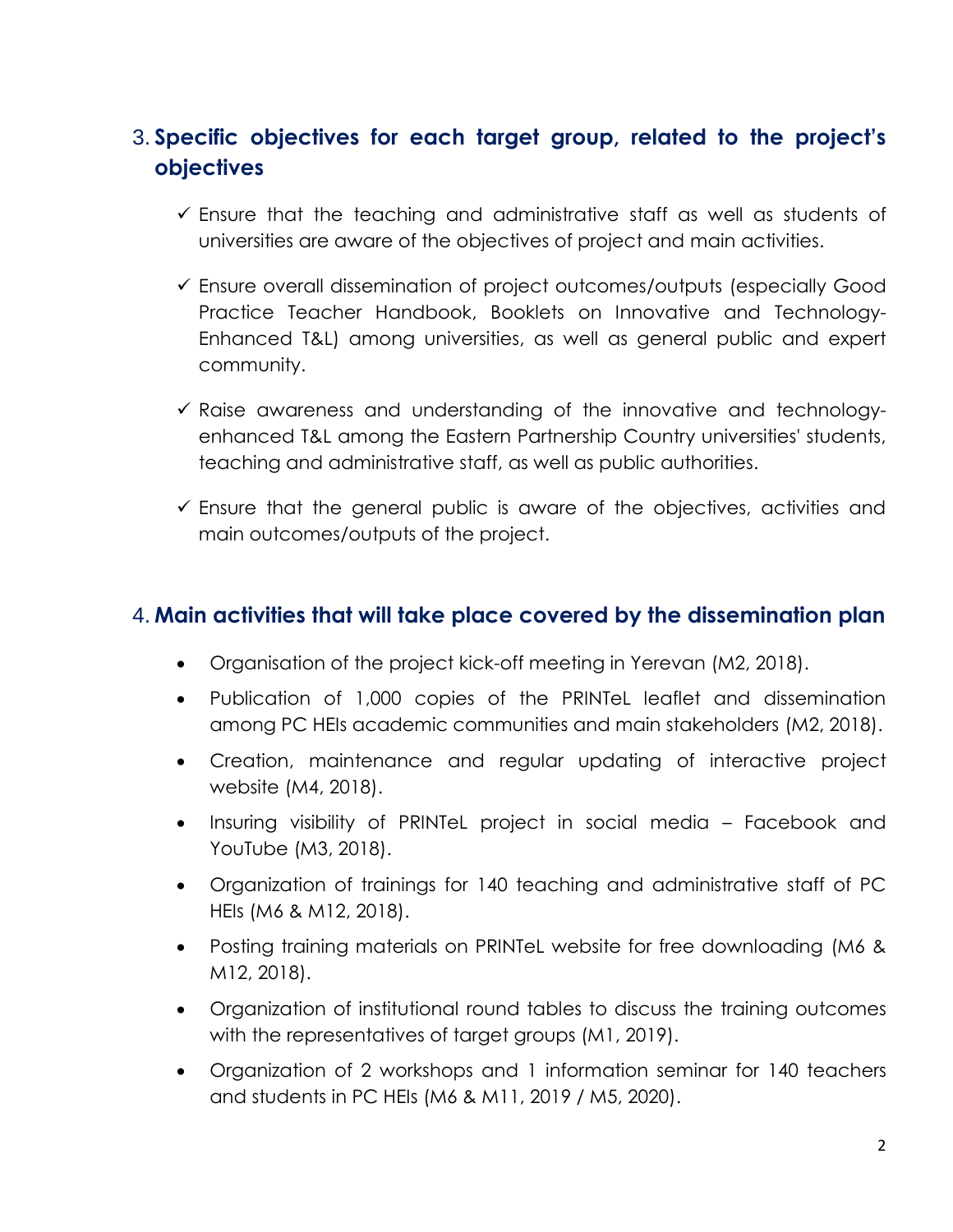- Production and dissemination of 6 biannual electronic newsletters available on PRINTeL websites (2018-2020).
- Dissemination of project results via national mass media (6 press conferences /releases and 3 interviews), publication of articles in specialized press (continuous process).
- Daily communication with institutional educational community and interested parties (continuous process).
- Creation of virtual communities of teaching practice (M2, 2020).
- Establishment of annual virtual forum on innovative teaching and learning (M5, 2020).
- Adoption of award programmes for innovative teaching and learning (M9, 2020).
- Publication of 3,000 copies of brochures on innovative and technologyenhanced T&L methods and pedagogical approaches and dissemination among PC HEIs academic communities and main stakeholders (M12, 2019).
- Publication of 1,500 copies of Good Practice Teacher's Handbook on innovative T&L practices, development of OERs and online courses and dissemination among PC HEIs academic communities and main stakeholders (M7, 2020).
- Organization of interim and final dissemination conferences in PC countries to bring 200 PC HEIs staff and students into a common discussion platform (M6, 2019 / M9, 2020).
- Publication and dissemination of conference proceedings among main target groups (M7, 2019 / M11, 2020).

### 5. **Indicators of achievement of the communication objectives**

The following indicators will allow to measure achievements:

- $\checkmark$  Number and type of dissemination materials/tools,
- $\checkmark$  Number of people receiving the communication materials,
- $\checkmark$  Number of visitors of the project website,
- $\checkmark$  Feedbacks from trainings and meetings,
- $\checkmark$  Number of the media coverage per each project activity.